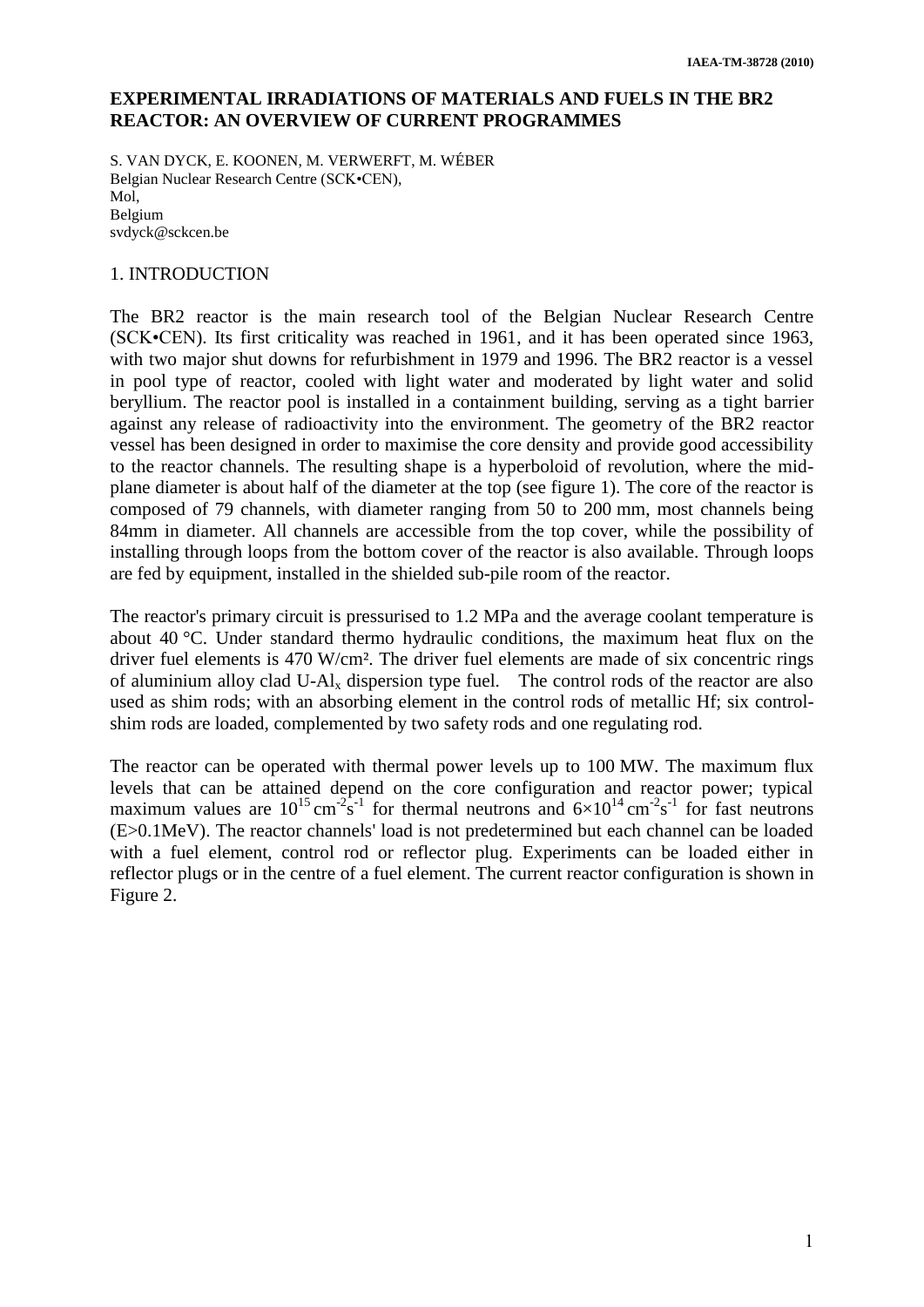

*Fig. 1. general lay out of the BR2 reactor. Fig. 2. current reactor core configuration.*

As the reactor can have various configurations, modelling of the irradiation conditions inside the core and their evolution in time is of great importance for the management of the reactor core and experiments. The reactor core is therefore modelled by a three dimensional MCNP model, a general-purpose Monte Carlo N–Particle code that can be used for neutron, photon, electron or coupled neutron/photon/electron transport [\[1\].](#page-12-0) The code is capable of treating an arbitrary three-dimensional configuration of materials in geometric cells with point-wise cross-section data. A detailed model of the reactor core with all its load elements the fuel elements, reflector plugs and experiments, is treated in this model. For neutrons, all reactions given in a particular cross-section evaluation such as ENDF/B-VI are accounted for. For photons, the code takes account of incoherent and coherent scattering, the possibility of fluorescent emission after photoelectric absorption, absorption in pair production with local emission of annihilation radiation and bremsstrahlung. Also, photoneutron production is taken into account. Important standard features that make MCNP very versatile and easy to use include a powerful general source, a criticality source and a surface source; both geometry and output tally plotters; a rich collection of variance reduction techniques; a flexible tally structure; and an extensive collection of cross-section data. In order to capture the time evolution of the composition of the reactor core, mainly the burn-up of fuel and buildup of fission products, the MCB Monte Carlo Continuous Energy Burn-up Code [\[2\],](#page-12-1) version 1C, is coupled to the MCNP model.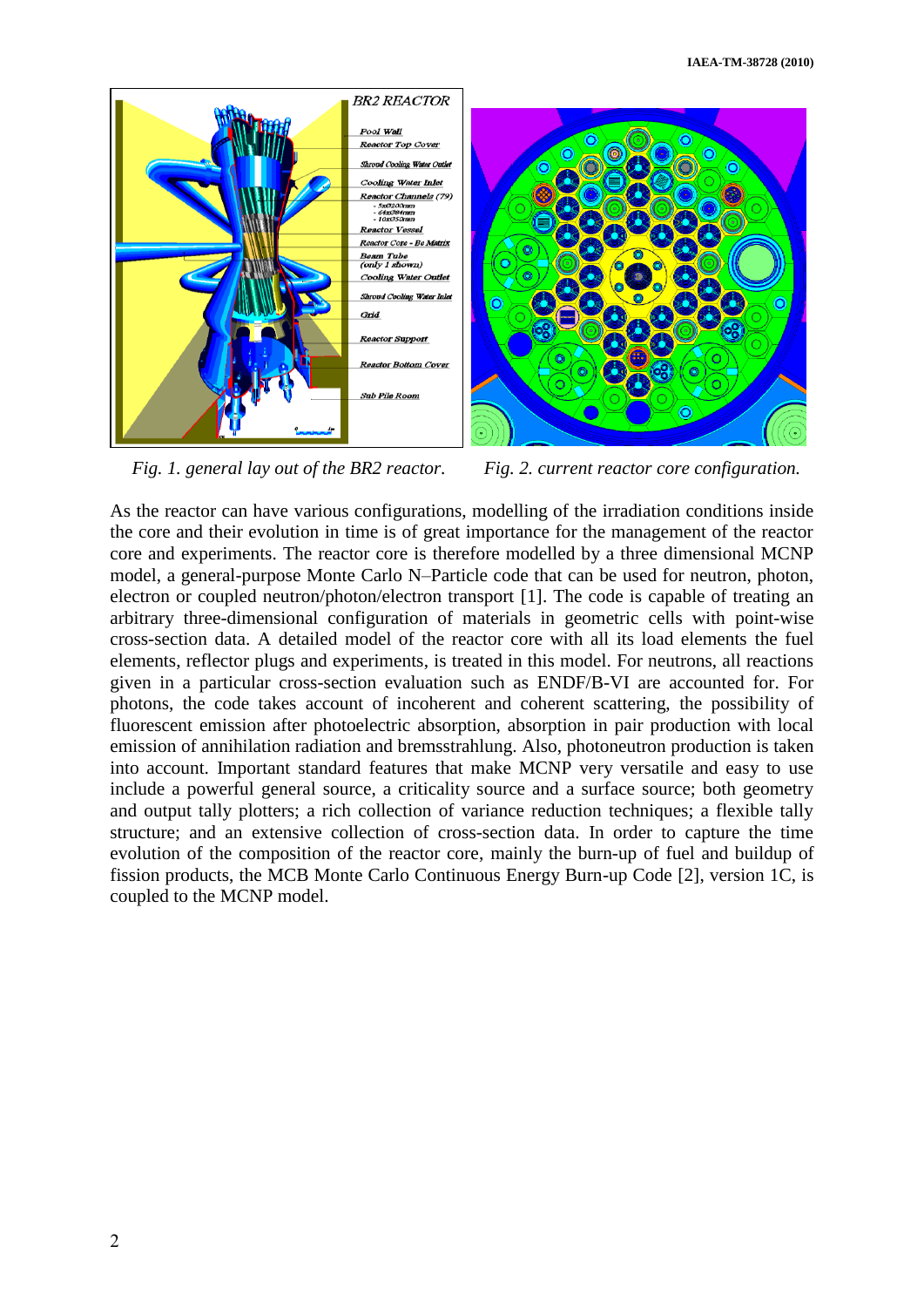

The model predictions have been qualified by measurement of the thermal balance of the loaded in-pile sections (IPS) during irradiation and the comparison between the measured burn-up distributions with the predicted one. The modelling is validated by online measurements of, for example, the thermal balance of an experiment, or by post irradiation dosimetry experiments using either activation dosimeters or fission product determination in irradiated fuel. The former gives a validation of the average predicted value in space, while the latter gives a validation on the integrated value in a single point or small sampling volume. The discrepancy between thermal balance measurement and predictions is generally in the order of 5%, while the punctual discrepancy for post-irradiation dosimetry may be up to 10%, while the average correspondence for this method is generally also better than 95% (see Figure 3).

#### 2. APPROVAL OF EXPERIMENTS

Experiments in the BR2 reactor are approved after a four stage process:

- After a first contact with the client, the compatibility of the requested experiment with the reactor schedule is evaluated internally;
- Then a 3 phase safety review is done by an expert committee, independent of the reactor operator:
	- o In the first phase, the experiment's conceptual design's compliance with the reactor safety assessment report criteria is verified. Upon positive advice, a detailed design of the experiment is made;
	- o In the second phase, the detailed design is evaluated mechanics, thermalhydraulics, reactivity, corrosion, instrumentation and dismantling aspects are considered. A positive advice leads to permission for experiment assembly; and
	- o In the third phase, the experiment's reception test results are reviewed, as well as the normal and accidental operational procedures.
- Based on the three phase evaluation, the nuclear safety department issues a report on the experiment. The final permission for irradiation is issued by the safety authority upon approval of the reactor load before the start of the reactor operation cycle; and
- A return of experience review is recommended and obligatory when a repetition of the experiment is foreseen. A repetition experiment can be approved in a short procedure, if the return of experience (fourth phase review) is positive.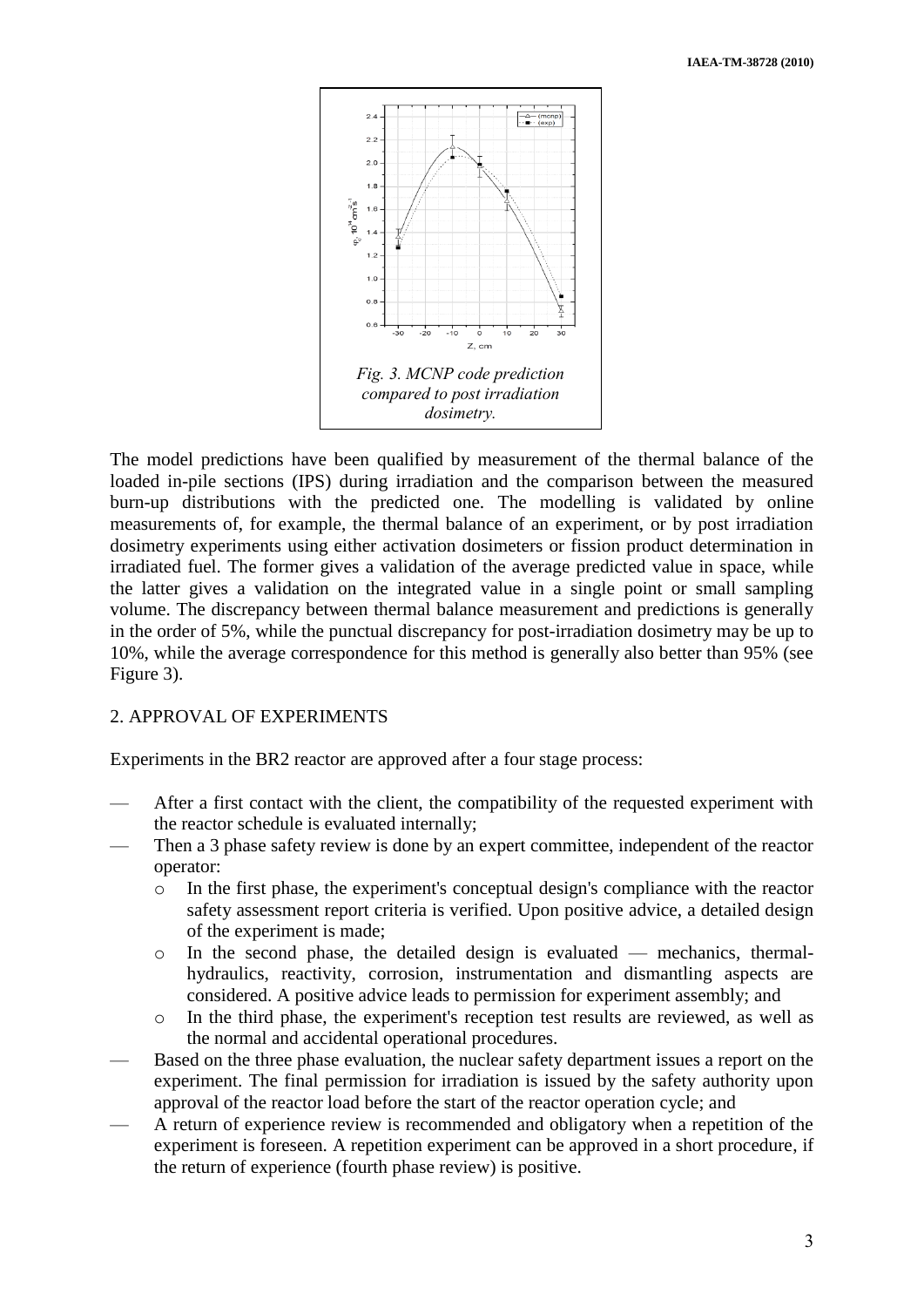#### 3. PRESSURISED WATER REACTOR (PWR) EXPERIMENTS

### **3.1. PWR irradiation devices**

Two major PWR irradiation devices exist in the BR2 reactor:

- The Capability for Light Water Irradiation in Steady State and Tranient Operations (CALLISTO) PWR experimental loop for steady state irradiation; and
- The Pressurized Water Cycle/Cycling and Calibration Device (PWC-CCD) capsules for power transient testing.

The CALLISTO loop consists of three main parts [\[3\]:](#page-12-2)

- (i) The double walled pressure tubes inside the reactor vessel, also called IPS: there are three identical IPSs connected to the loop; they provide a constant irradiation environment with PWR representative cooling conditions. The coolant enters and leaves the IPS from the bottom of the reactor, while the experimental load is inserted from the top cover (see Figure 4). The inlet streams through the central part, with flow inversion above the core of the reactor, after passing through the experiment. The outlet flows on the outside of the experimental basket of the inner pressure tube of the IPS. The outer pressure tube is separated by a controlled pressurised helium filled volume, providing thermal insulation and a leak detection capability.
- (ii) The experimental basket: in a "standard" configuration, the experiment is loaded into a shroud tube with square 43.5 mm x 43.5 mm cross section. This basket is suspended to the upper lid of the IPS and fixed to a lower support tube by a labyrinth seal in order to guide the coolant flow. The inlet and outlet temperature of the experimental basket is monitored by three sets of three thermocouples. Also, a pressure drop measurement is installed in order to detect eventual pressure drop variations across the experiment, which is indicative of a mechanical failure of a component. In the standard configuration, the shroud tube can hold 9 PWR fuel pins in a 3 by 3 grid, with 3 zircalloy grids supporting them. Typically, 9.5 mm diameter rods are irradiated with a total length of 1136 mm, but variations on these dimensions are possible.
- (iii) The out-of-pile equipment (OPE): this equipment feeds the in-pile sections with preheated and conditioned feed water. Its main loop consists of the primary circulation pumps, the pressuriser, the main cooler and main heater and the auxiliary feed-bleed system for purification and conditioning of the loops primary coolant.

The irradiation conditions in the CALLISTO loop are given in Table 1:

TABLE 1. IRRADIATION CONDITIONS IN THE CALLISTO IN-PILE SECTIONS; IPS1 HAS 1 ADJACENT DRIVER FUEL ELEMENT, IPS3 HAS 2 AND IPS2 IS SURROUNDED BY 6 DRIVER FUEL ELEMENTS

|            | IPS no. — position Thermal flux $(10^{13} \text{ cm}^{-2} \text{s}^{-1})$ | Fast flux (>1 MeV) $(10^{13} \text{cm}^{-2} \text{s}^{-1})$ | $\gamma$ heating (W/g) |
|------------|---------------------------------------------------------------------------|-------------------------------------------------------------|------------------------|
| 1 – K49    |                                                                           |                                                             |                        |
| $2 - D180$ |                                                                           |                                                             |                        |
| $3 - K311$ |                                                                           |                                                             |                        |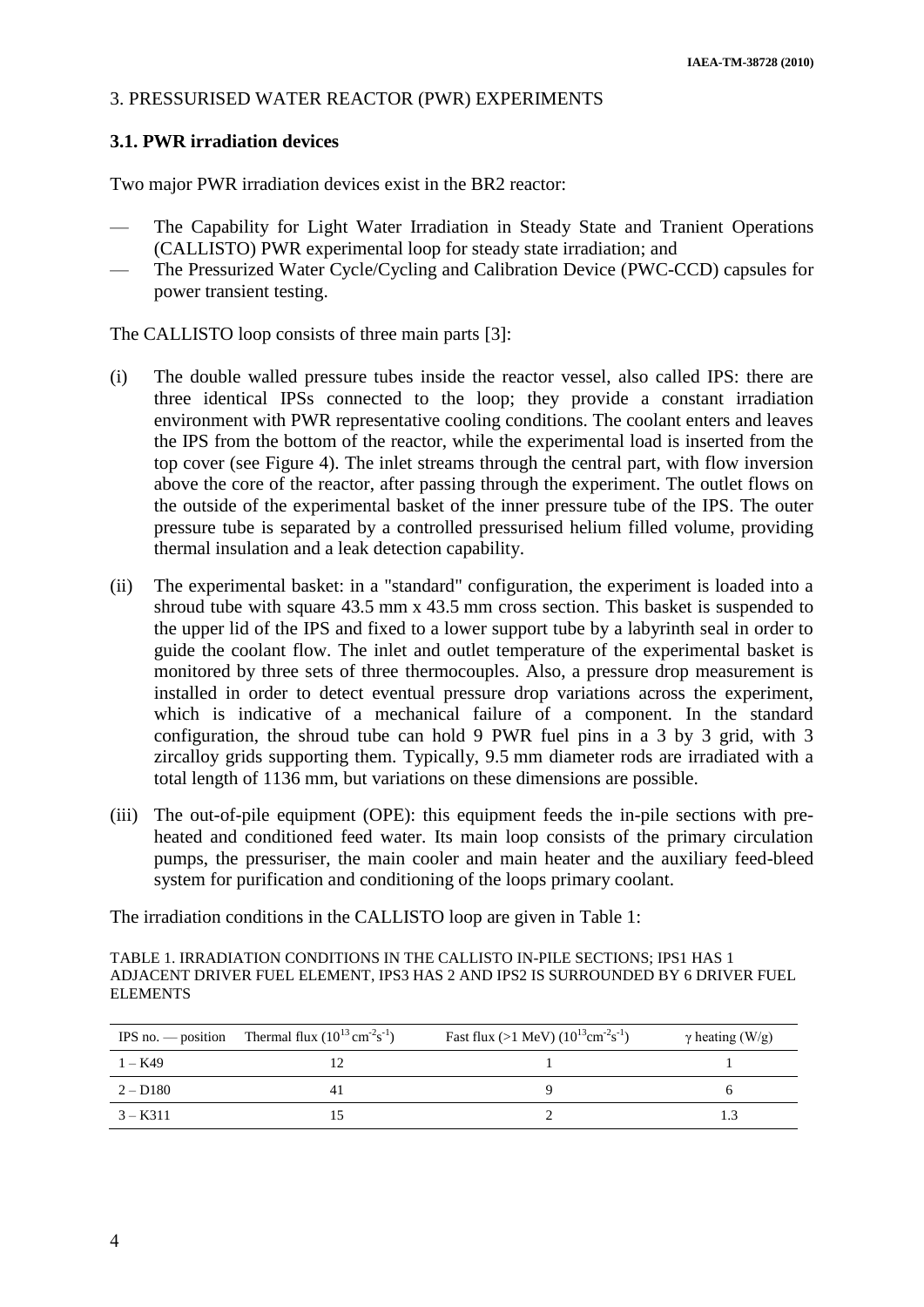

*Fig. 4. Layout of the in-pile section of the CALLISTO loop.*

The typical functioning conditions of the CALLISTO loop are:

- Coolant inlet temperature: 290°C;
- Coolant outlet temperature:  $315^{\circ}$ C (depending on the experimental load);
- Coolant pressure 15.5 MPa;
- Coolant mass flow rate 2.1 kg/s, leading to a flow speed of about 3 m/s on the surface of the fuel rods. The cooling capacity of the entire loop is 1300 kW; a 9 rod cluster in one IPS with linear power density of 350 W/cm generates 200 kW; and
- Water chemistry: pH at  $25 \text{ °C}$  is 7.5 by addition of 400 ppm boron, as boric acid, and 2 ppm of lithium, as lithium hydroxide; addition of 50 cc/kg.

The design pressure of the inner pressure tube is 19 MPa, while the design temperature is 375°C for the material in the BR2 core zone.

The CALLISTO loop and its auxiliary systems provide a number of safety functions, such as:

- Fast cooling of the loop in case of excessive outlet temperature of the loop, low flow conditions, low level (leak) or high level in the pressuriser; this action results in a temperature drop from 300°C to 180°C in five minutes;
- Emergency cooling at low pressure by the feed-bleed system in case of LOCA of the CALLISTO loop;
- Insulation and containment of radio-nuclides in case of fuel pin failure inside the CALLISTO loop; and
- The CALLISTO loop control interacts automatically with the BR2 reactor control system in order to provide safe conditions for both the reactor as CALLISTO in case of incident occurring in either of both.

Single fuel pins can be irradiated in a pressurised water capsule (PWC), cooled externally by the primary flow of the BR2 primary circuit (Figure 5). The water in the capsule is stagnant,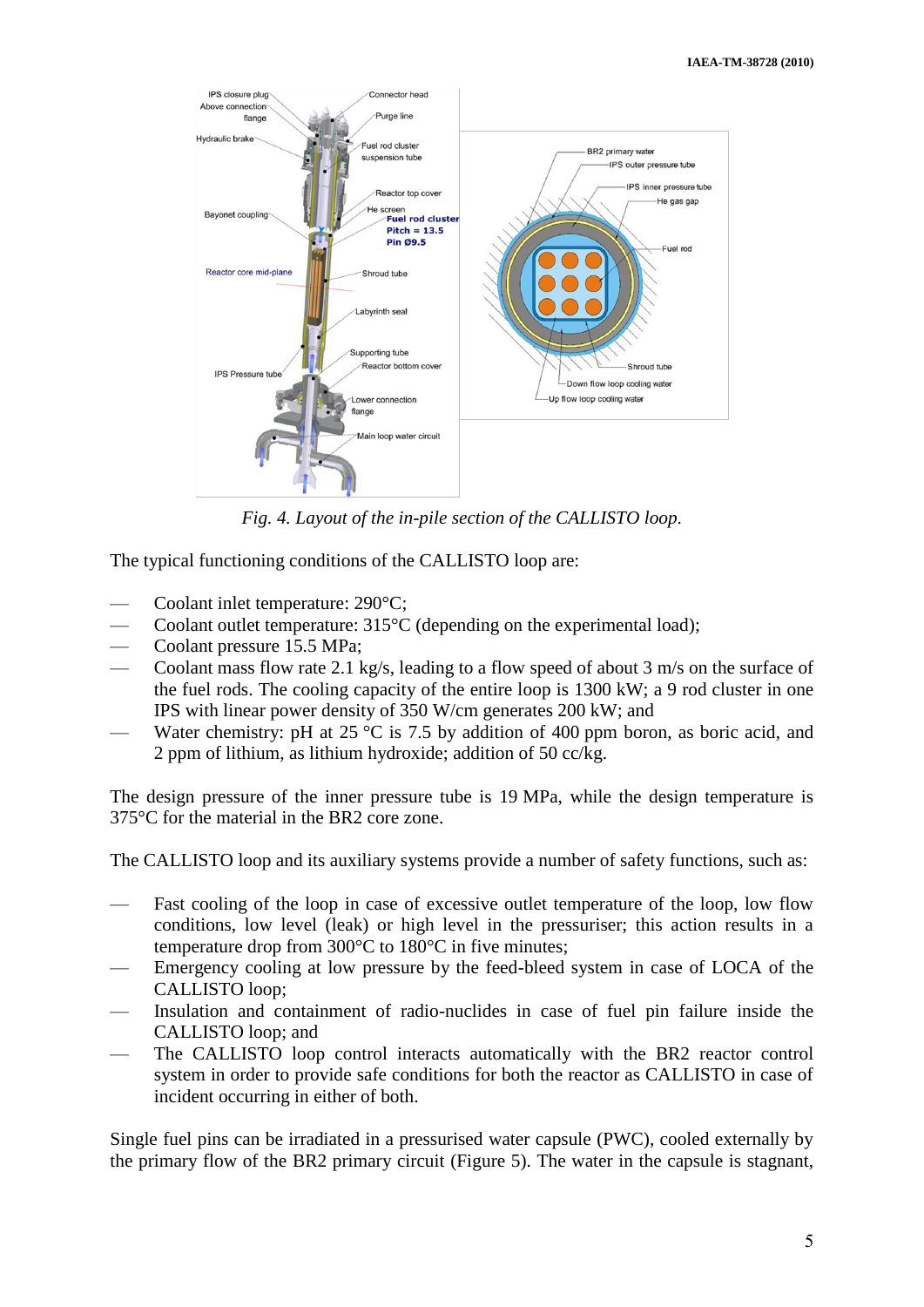so long term irradiations are not recommended in this device. Water sampling is continuously possible in order to verify defects in the fuel pin, leading to fission product release.

The PWC is inserted into a calorimetric device, called the calibration and cycling device (CCD). This device consists of a diaphragm flow meter and is equipped with thermocouples at inlet and outlet so a thermal balance can be made in order to determine the power in the fuel pin. The heat losses towards the reactor environment are minimised using a helium gas screen around the in-pile part of the PWC, where the fuel pin is located. A calibration irradiation with a stainless steel dummy needle is performed in order to determine the gamma heating contribution to the thermal balance.

Power transients can be performed in the PWC-CCD device by increasing BR2 reactor power. Therefore, a dedicated short reactor cycle is performed with pre-conditioning irradiation and power transient according to the experimental prescriptions.



*Fig. 5a (left): lay out of the PWC-CCD device for fuel pin testing; figure 5b (right): power profile during a transient test of a fuel pin in the PWC –CCD device.*

# **3.2. LWR fuel irradiation programmes**

The study of the behaviour of light water reactor fuels focuses on two types of studies:

- (i) Behaviour of commercial fuels beyond their licensed limits, especially the behaviour of mixed oxide fuels with a high Pu concentration at elevated burn-up levels. The materials under study are taken from industrial production and eventually refabricated into fuel pins of suitable length.
- (ii) Studies of innovative fuels: Screening irradiations of experimental fuel pins at low to intermediate burn-up. Also model validation studies are incorporated in these irradiations.

Post irradiation analysis of the fuel pins, irradiated in the CALLISTO loop, has demonstrated that the results obtained are in line with the behaviour in commercial reactors when the peak power behaviour is considered. Due to the high form factor of the BR2 reactor (maximum-toaverage power ratio is about 1.6), some deviation in average behaviour is observed between commercial reactors and BR2 irradiations.

The irradiation programmes of LWR fuels are supported by both the MCNP modelling of the reactor core and the modelling of LWR fuel behaviour using the in-house developed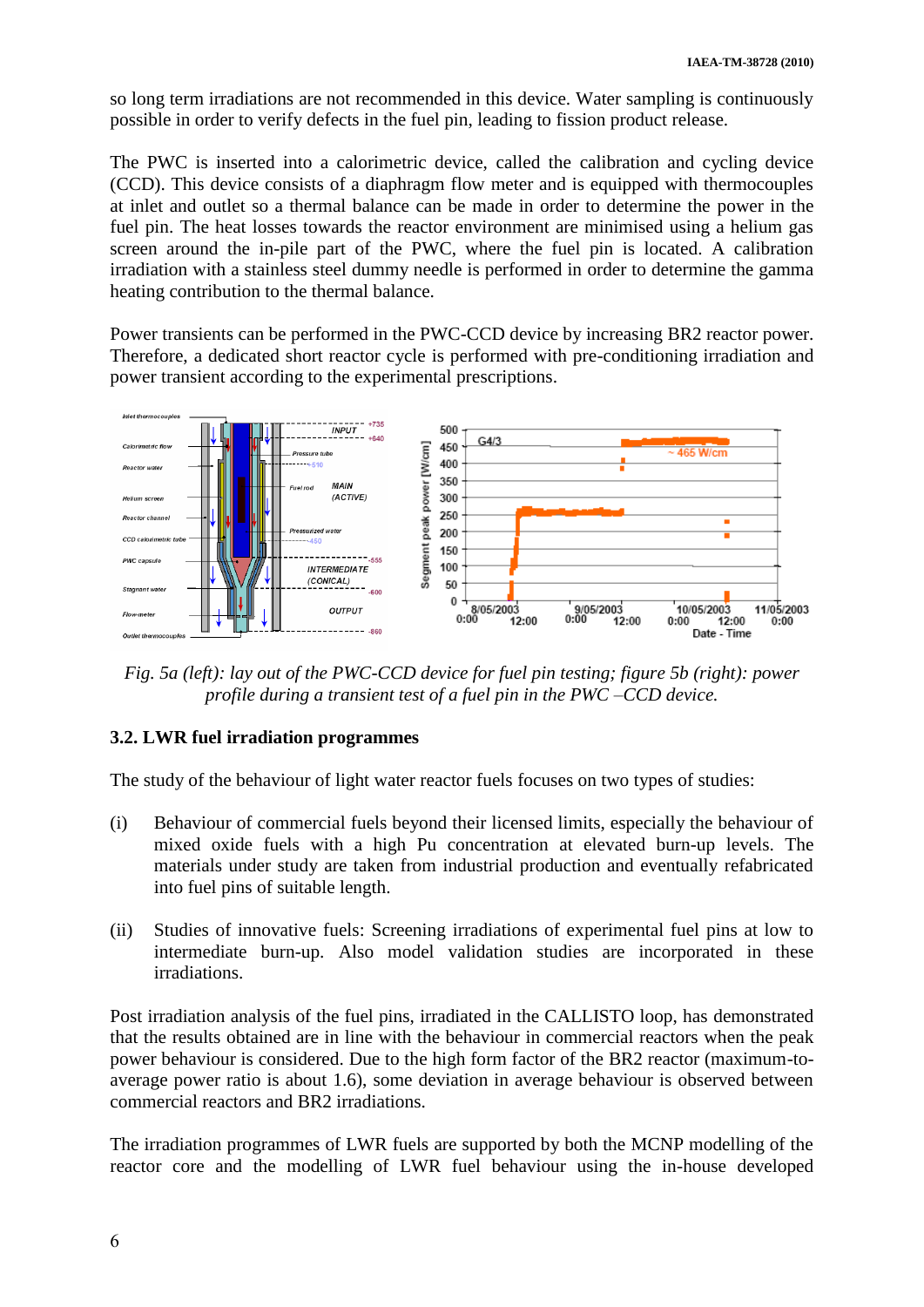MACROS code. The latter code provides a prediction of the thermo mechanical behaviour of a fuel rod, taking into account the behaviour of fission gasses and the evolution of the microstructure of the fuel during irradiation. The code is verified by online measurements on instrumented fuel rods as well as by post-irradiation non destructive, for example, gamma scanning, and destructive examinations such as microprobe and wet radiochemical analysis of fuel samples. Both type of methods can be performed at the SCK•CEN hot laboratories, so no transportation of the irradiated fuel beyond the site is needed. Figure 6 shows the comparison between measured and predicted fission gas and thermal behaviour of the fuel, irradiated in the CALLISTO loop **Error! Reference source not found.**. The measured central temperature in experimental fuel pins inside the CALLISTO loop is compared to code predictions in Figure 7 [\[4\].](#page-13-0)



*Fig. 6. Prediction of fission product behaviour in irradiated MOX fuel and comparison with microprobe analysis; note that released Xe is not detectable by EPMA due to the sample preparation method.*



OMICO Rod li

*Fig. 7. Code predictions versus measured internal temperatures in the OMICO experiment in the CALLISTO loop.*

### **3.3. LWR structure material irradiation programmes**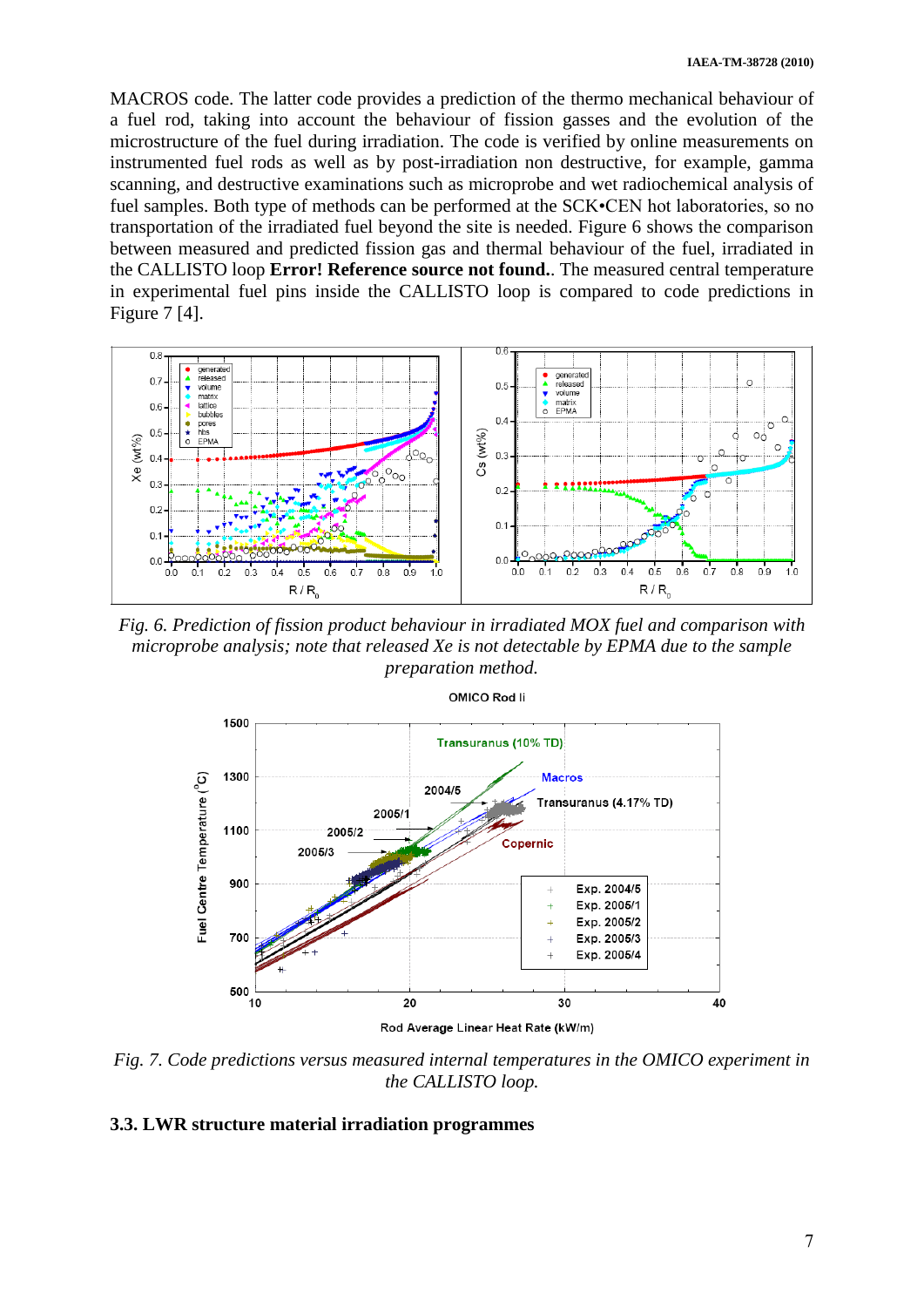Reactor internals are subject to high neutron fluxes and damage doses during their service life. The accumulation of irradiation damage, which is mainly proportional to the fast neutron fluence, results in significant hardening, ductility reduction and micro chemical effects. Also, irradiation creep and swelling may occur.

The former effects are already very noticeable at relatively low doses (a few dpa) and the effect of these radiation induced modifications may result in irradiation assisted stress corrosion cracking (IASCC) of irradiated stainless steel in a primary environment. Due to its higher fast flux and large volume with stable irradiation conditions, the IPS-2 of the CALLISTO loop has been used for screening irradiations in order to identify the governing metallurgical effects that determine the IASCC susceptibility of stainless steels in PWR water. Short irradiations, 4 reactor cycles to reach 1 dpa, allow, for example, for distinguishing the effect of stacking fault energy on the deformation mode development and the IASCC susceptibility of stainless steels.

The presence of the LWR relevant coolant in the CALLISTO loop also allows performance of in-pile tests. For example, the irradiation of stainless steel swelling mandrels, filled with a ceramic composite of boron carbide and aluminium oxide, allows the study of the nucleation of stress corrosion cracks by the simultaneous accumulation of radiation damage, the plastic strain imposed by the expanding ceramic and the corrosive action of the PWR coolant. A threshold combination of 2.45 dpa and an accumulated strain of 3.25% were found to nucleate shallow cracks in a specimen, irradiated for 220 days.

Reactor vessel materials are subject to less intense irradiation than the internals, so irradiation positions with lower flux are of interest for these materials. The BR2 reactor can be used for accumulation of dose levels that are representative of 40 years of operation or more. The benefits of these irradiations are various:

- Evaluation of the flux effect on hardening and embrittlement: As the vessel of a reactor is usually irradiated under a significantly lower flux than the material for the surveillance programme, the effects of flux on irradiation hardening may be of relevance. The CALLISTO loop offers a possibility to establish a database, complementary to surveillance programmes at the higher dose rates.
- For those reactors where no or insufficient surveillance data are available, the gaps can be filled in relatively quickly, provided archive material is available. The advantage of the CALLISTO loop is the large available space in the loop with stable irradiation conditions. This allows for a full set of standard Charpy specimens to be irradiated with a dispersion in neutron flux of less than 10%. The flux level is tailored by variation of the BR2 load in the environment of the IPS3, where these experiments are usually carried out.
- For better understanding of the effects of irradiation on microstructure and mechanical behaviour, model alloys are studied under PWR representative conditions. Due to its space and flexibility, the CALLISTO loop allows the irradiation of a multitude of specimen types. Also, deviations in irradiation temperature can be obtained, increasing the irradiation temperature by encapsulation of the specimens. Detailed modelling of the irradiation conditions (including gamma fluxes) and well controlled fabrication of the specimens and capsule leads to a predictable irradiation temperature.

# 4. IRRADIATIONS OF MATERIALS FOR ACCELERATOR DRIVEN SYSTEMS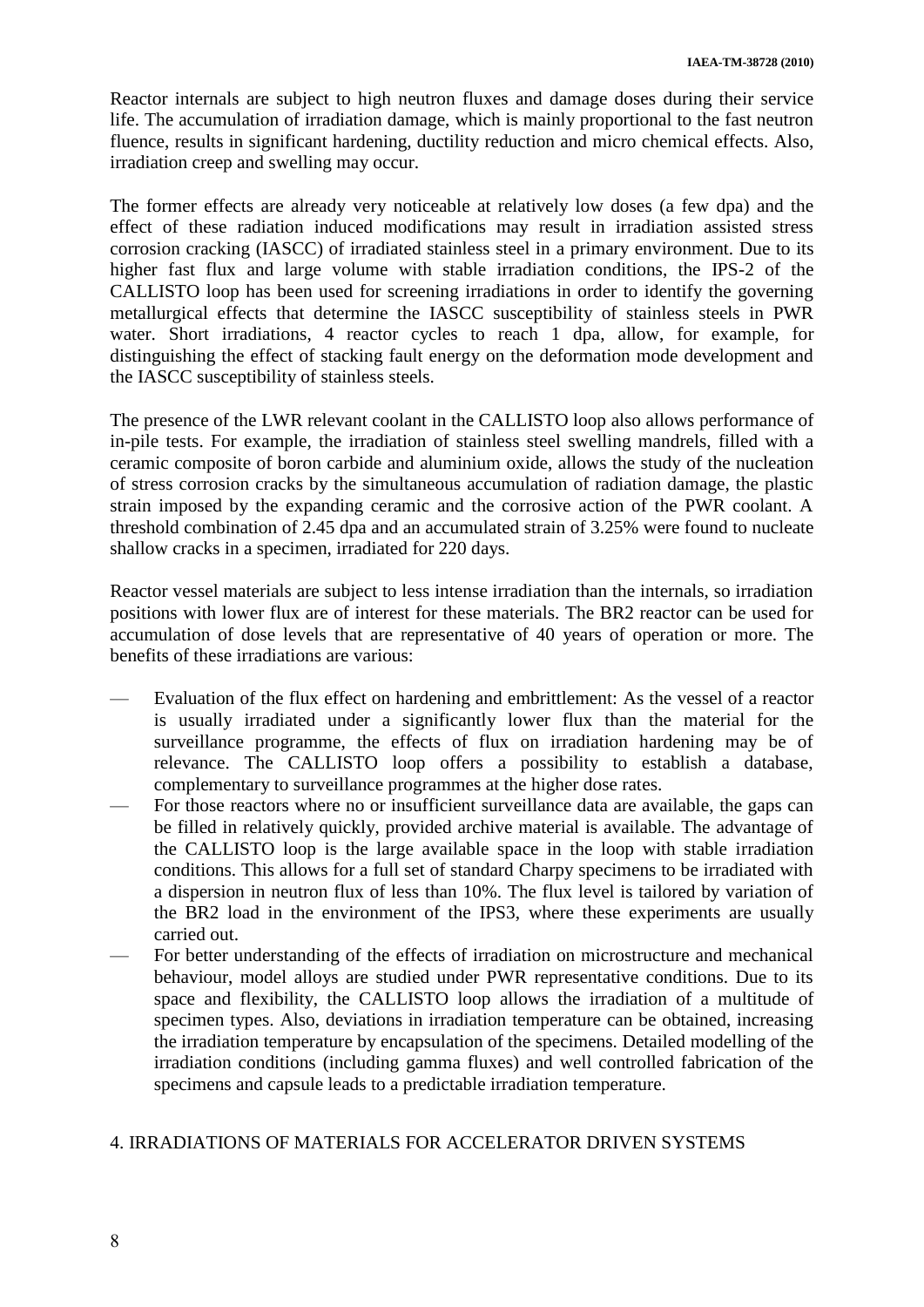SCK•CEN is developing the Multi-purpose Hybrid Research Reactor for High-Tech Applications (MYRRHA) project for the construction of an accelerator driven research system (ADS) by 2023. The target of this research infrastructure is to demonstrate ADS and heavy liquid metal cooled fast reactor concepts on a pilot scale (100 MW), to study the transmutation of high level nuclear waste with long lifetime and to serve as a material test facility for Generation IV reactors. The concept of the ADS system is based on a spallation source using a liquid metal target and feeding neutrons into a subcritical fast reactor core cooled by the same liquid metal. The optimal liquid metal for this application is a eutectic lead bismuth alloy (LBE), which combines a high atomic number with low melting point and favourable nuclear properties. However, a number of material issues are to be addressed in order to validate the material selection in the design of the ADS that are also relevant to other fast reactor concepts. The main issue is the combined effect of irradiation and exposure to the liquid metal coolant.

The issue of combined irradiation and liquid metal corrosion and embrittlement requires the application of an irradiation device that provides the requested irradiation environment and temperature (450 °C) while maximising the fast neutron dose rate. In order to achieve these objectives, a double walled irradiation capsule filled with LBE has been designed containing temperature control by electric heating and adjustment of the helium pressure in the gap between the inner and outer capsule (Figure 8). The double wall concept also guards against release of  $2^{10}$ Po from the potentially contaminated atmosphere in the inner capsule. The capsule is to be irradiated in the central position of a BR2 driver fuel element, where the fast neutron flux is maximum. The out of pile equipment serves to control the inner temperature in the capsule, including controlled melting and solidification of the LBE during start up and shut down of the reactor, as well as to provide different barriers against release of  $^{210}$ Po. In order to maximise the uniformity of the irradiation conditions, the gap size between the capsules is varied along the axis of the capsule. The thermal design of the experiment is supported by MCNP modelling in order to take into account significant nuclear heating in the LBE filled capsule. Despite the limited volume (the capsule has to fit in the 24 mm diameter in the central fuel element space), 100 test specimens can be loaded inside the irradiation capsule over a total length of 1100 mm in order to also assess the effect of dose on the phenomena. The experimental load consists of tensile specimens, compact tension specimens, mini Charpy-V type specimens and small disc specimens for transmission electron microscope specimen preparation and small punch tests.

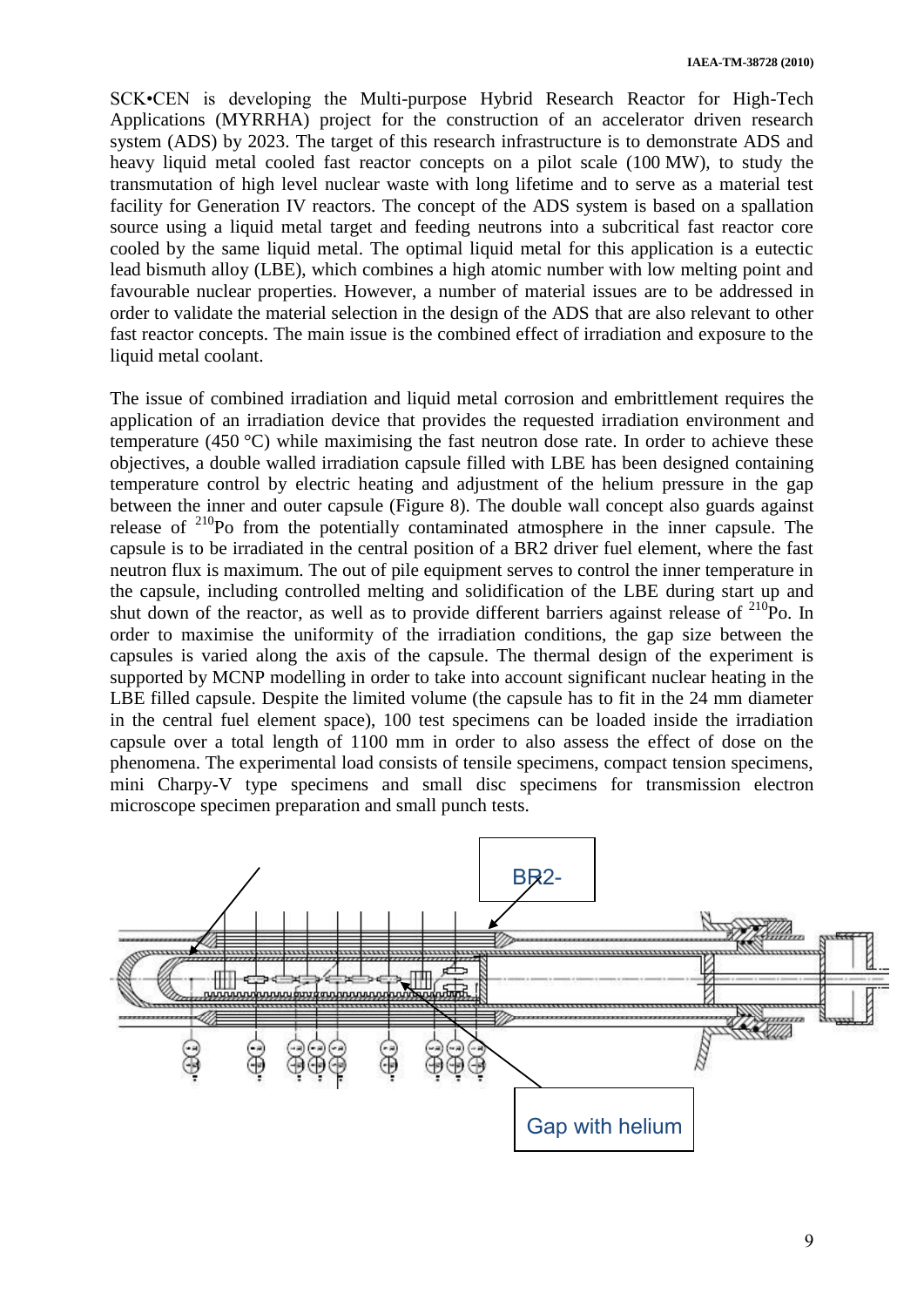## *Fig. 8. Schematic of the LBE capsule for irradiation of materials in ADS relevant conditions inside a BR2 fuel element.*

## 5. IRRADIATIONS OF FUEL FOR MATERIAL TEST REACTORS

The development of new fuels for material test reactors is driven by both the development of new high performance reactors as well as the drive to convert existing high performance reactors to low enriched uranium (LEU) based fuels. In the fuel development process, different steps have to be undertaken before a new fuel type can be deployed:

- Selection of fuel and cladding type based on screening tests of small specimens;
- Validation at full scale with representative scale specimens irradiated to target burn-up at representative power levels;
- Demonstrations in representative geometry for mixed element irradiation; and
- Full element qualification of "lead test" assemblies.

For the development of LEU fuel for high performance reactors, a collaborative project between test reactor operators and a fuel producer is being performed. In this project, a selected U-Mo dispersion type fuel is tested in full scale plate irradiation and mixed element irradiations in the BR2 reactor. Afterwards, lead test assemblies will be irradiated as an internal project for licensing the conversion of the core.

The irradiation of full scale plates is done in a basket containing four plates with different processing parameters. The challenge of the experiment design consists of obtaining the desired power level while respecting the thermo hydraulic limits of the reactor. Optimisation of the loading of the basket in the reactor results in the achievement of the maximum desired power density (470 W/cm², same as the limits on the current BR2 driver fuel), with a plate– to-plate variation between 460 and 470 W/cm². The test conditions will be verified by dosimeters positioned in the central plate of the basket.

For the qualification of a full size element for the future Jules Horowitz Reactor (RJH) in France, a dedicated experimental loop was constructed in the central channel of the BR2 reactor [\[6\].](#page-13-1) The challenges for this irradiation project were:

- Accommodation of the full size RJH element in the BR2 core: the outer diameter of the RJH element is 96 mm, so only the 200 mm channels can be used;
- High power density is required  $(516 \text{ W/cm}^2)$ : only the central channel can be used;
- Plates in the element are closely spaced (1.95 mm instead of 3 mm in BR2 element): higher pressure drop and coolant velocity required; and
- 60% burn up to be reached while no burnable poisons are included in the element: absorption of the environment to be modified in the course of the irradiation.

In order to meet these challenges, an open loop was constructed in the BR2 to provide enhanced coolant flow to the H1 channel containing the RJH fuel element. This option takes advantage of the BR2 safety systems; the main additional safety feature of the loop is the battery backup for the feed pump, providing required coolant flow for at least one hour in case of a loss of external power and reactor scram.

In order to cope with the effect of burn-up accumulation on the reactivity of the RJH element, a change of the environment of the in-pile section of the loop is foreseen. Two interchangeable in-pile sections are used, the first one with an adaptive plug between the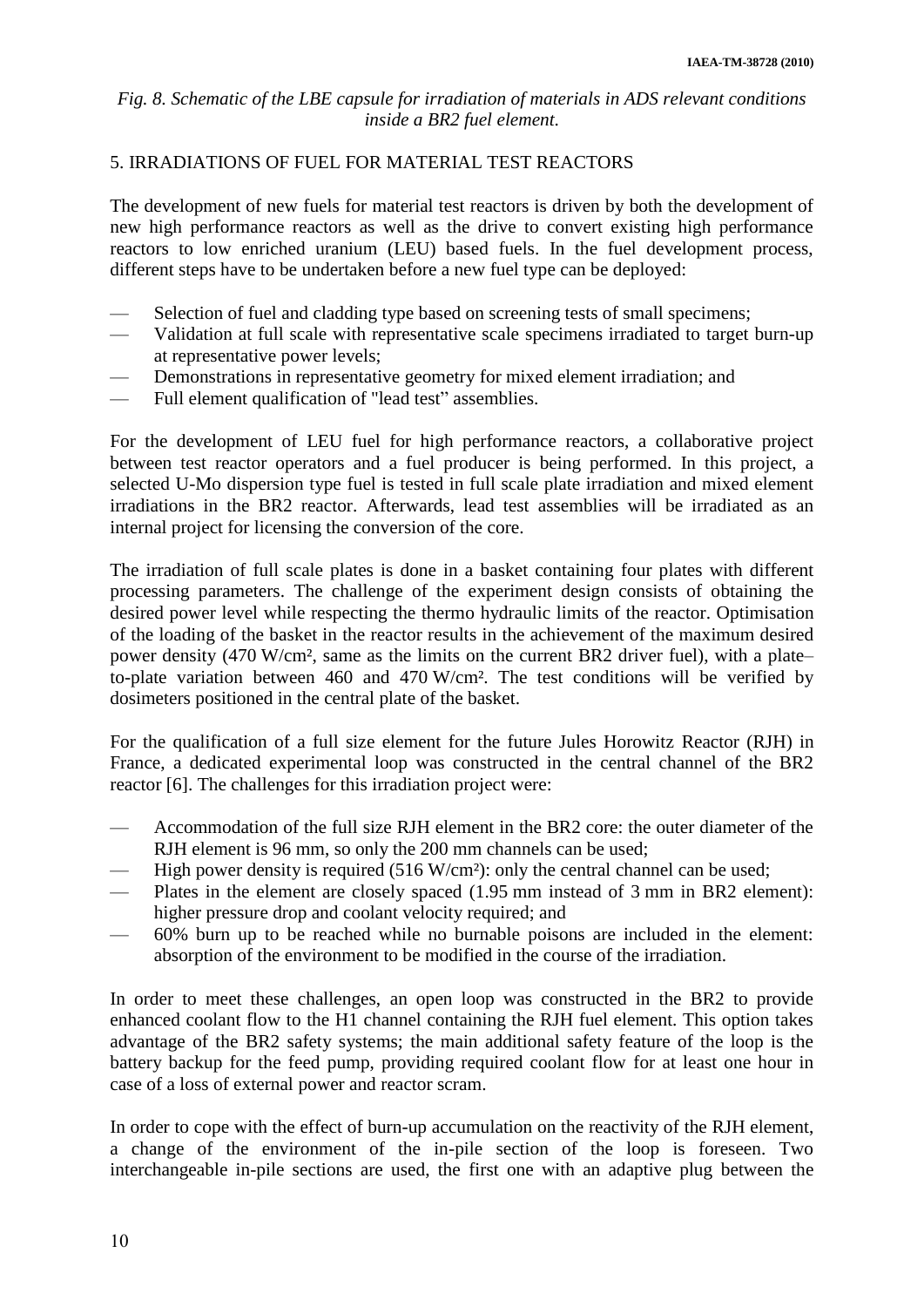200 mm diameter of the channel and the 100 mm tube containing the RJH element made of a aluminium honeycomb with 30% volume water channels and the second made of solid beryllium. The reactivity effect of the replacement of the Al-water plug by the (fresh) Be plug has a positive effect of about 6 δk for a burn-up of 27% of the fuel element loaded in the central channel

The irradiation of the RJH elements is supported by detailed neutronic and thermo hydraulic analysis in order to establish the expected hot spot and to correlate this to the measured power generated in the central channel. After the first irradiation cycle, some deviation between the expected and measured power level was observed, the measured values being lower. This was analysed in detail and corrections were made to take into account the following factors:

.

- The effect of nuclear heating on the thermocouples used for establishing the thermal balance, which accounts for a deviation of about 5%; and
- The effect of non-uniform heating of the water, also introducing an uncertainty of about 5%.

The resulting corrections bring the measured and predicted power levels in correspondence within the uncertainty range on both methods.

The first RJH prototype element was irradiated during 2 reactor cycles of 4 weeks up to a burn-up of 38% (Figure 9). No release of fission products was observed, indicating the integrity of the fuel cladding after the irradiation. After 100 days of cooling, the fuel element was transferred to the hot cell for dimensional measurements and extraction of plate segments for destructive analysis.

The irradiation of the second element is ongoing; the target burn-up of the second element is 55-60%, so the in-pile section was modified to the beryllium plug after 2 cycles of irradiation (27% of burn-up).



*Fig. 9. Unloading of the prototype RJH fuel element from the test loop after irradiation in the BR2 reactor.*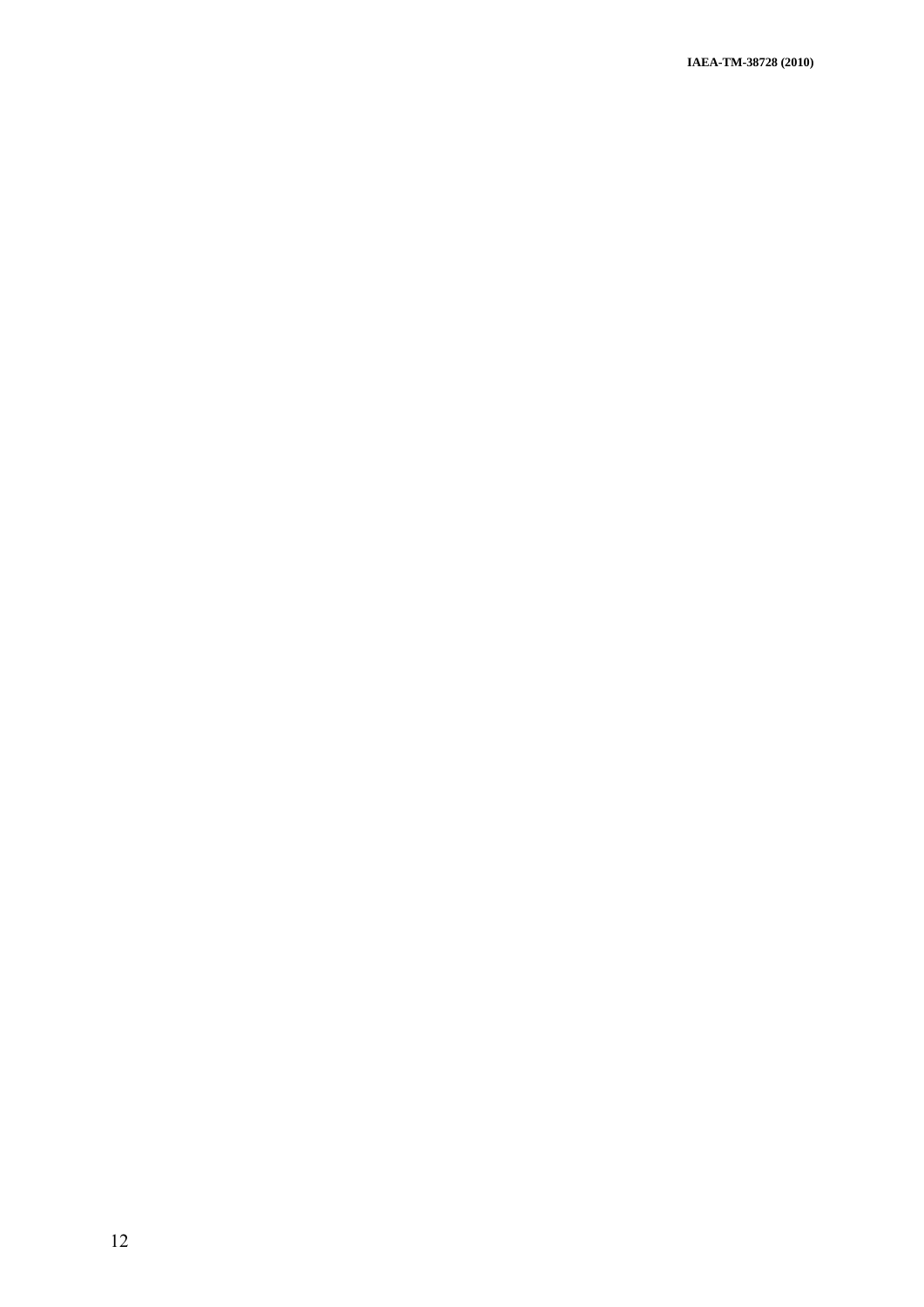## 6. SUMMARY AND CONCLUSIONS

The ongoing irradiation programmes demonstrate the capability of the BR2 reactor to accommodate a wide range of experiments with various demands in terms of nuclear and irradiation environment requirements. This potential is realised thanks to a strong support of the reactor operation and experiment development and utilisation by modelling, post irradiation analysis and irradiation rig engineering experience.

The irradiation tests of fuels and materials make use of one or more of the unique features of the BR2 reactor:

- High fluxes, up to  $10^{15}$  cm<sup>-2</sup>s<sup>-1</sup> thermal flux and  $6\times10^{14}$  cm<sup>-2</sup>s<sup>-1</sup> fast flux (E>0.1MeV);
- High power levels, even in fuels with high burn-up levels;
- Availability of significant irradiation volumes in core;
- Availability and potential of experimental devices providing a high variety of irradiation temperature (40-1000°C) and environment (water, gas, liquid metal); and
- Flexibility of the reactor core layout.

As the flexibility of the BR2 reactor is however finite, irradiation projects are selected based on the following criteria:

- Strategic importance: the scope of the irradiation programmes should fit in the strategic core business of the institute;
- Compatibility of the total experimental load and prioritisation according to strategic and economic criteria;
- Valorisation and validation of acquired expertise and knowledge, this applies for example to the studies on PWR materials and fuels. These studies often qualify as repetition experiments in combination with a strong post irradiation testing and modelling activity in order to provide scientific added value to the end user of the results;
- Opportunity for development of expertise for future objectives. The studies on ADS materials and MTR fuels partly are targeted at this objective. They involve often a significant effort on the preparation side of the experiment and reflect a shared interest between both SCK•CEN and the external partners; and
- Construction of a balanced user community from research centres and academics, vendors, safety authorities and utilities.

Within the totality of irradiation projects, a balance is required between service oriented projects and joint developments. This balance targets the continuous improvement of the quality of experiments and the scientific support in interpretation of the results of the irradiation programmes. In this way, added value is created for all partners in the irradiation programme.

## 7. REFERENCES

- <span id="page-12-0"></span>[1] BREISMESTER, J., MCNP-TM: A General Monte Carlo N-Particle Transport Code. LA-12625-M, Version 4C, Los Alamos National Laboratory, Los Alamos.
- <span id="page-12-1"></span>[2] User manual for Monte-Carlo Contineous Energy Burnup (MCB) Code, Version 1C, NEA- 1643/01, Nuclear Energy Agency, Paris.
- <span id="page-12-2"></span>[3] VERMEEREN, L., DEKEYSER, J., IAEA Technical Meeting on Fuel Rod Instrumentation and In-Pile Measurement Techniques, Halden, 2007.